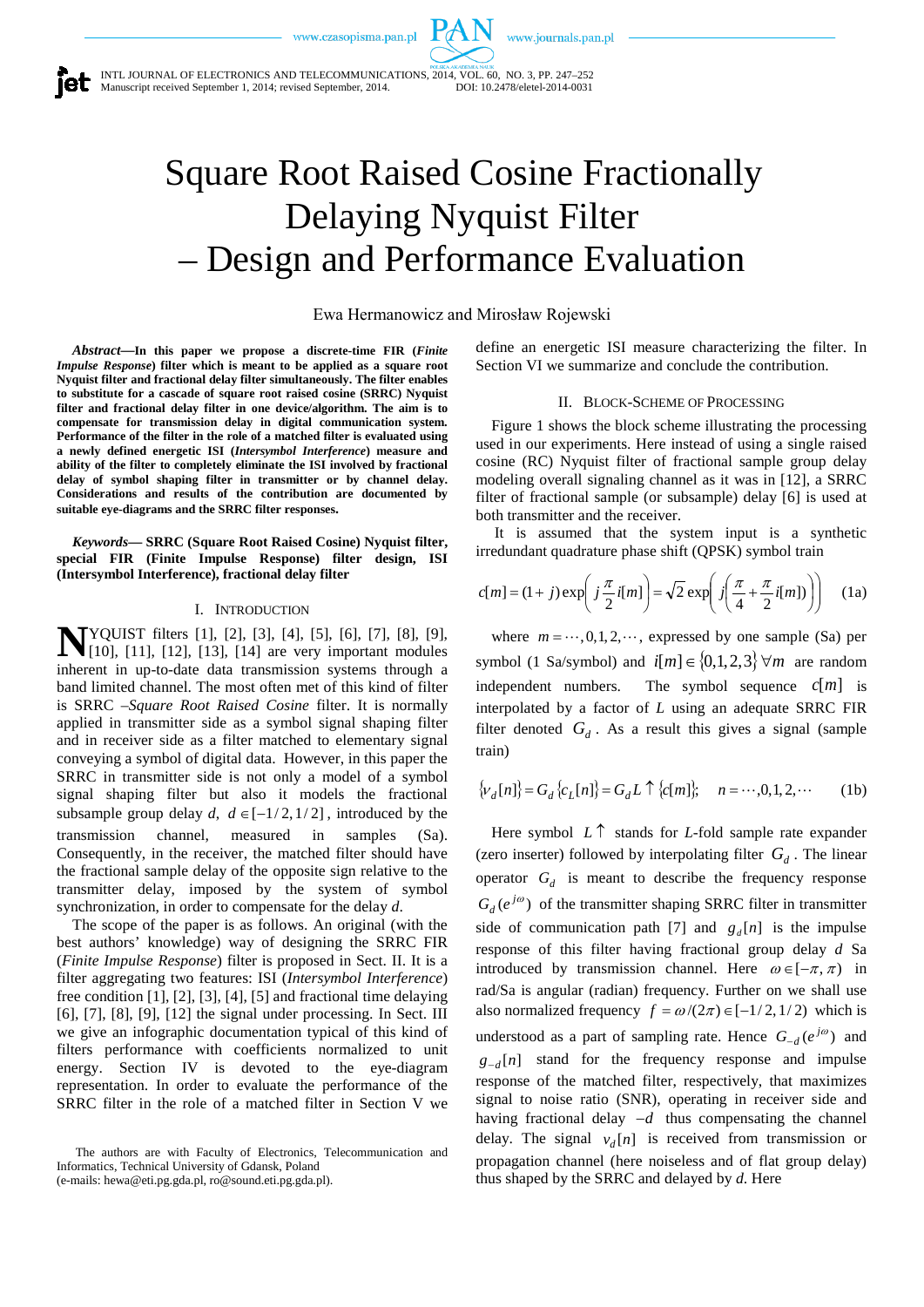

248 E. HERMANOWICZ, M. ROJEWSKI

#### III. NOVEL FILTERS CHARACTERISTICS

Below we have gathered some examples of the novel SRRC filter  $G_d$  of fractional delay  $d$  value from the previous Section.





$$
\begin{aligned} \{\mathbf{w}_{dd}[n]\} &= G_{-d} \{\mathbf{v}_d[n]\} = G_{-d} G_d \{\mathbf{c}_L[n]\} = H_{dd} \{\mathbf{c}_L[n]\};\\ n &= \cdots, 0, 1, 2, \cdots \end{aligned} \tag{1c}
$$

is the received complex envelope in which the fractional delay *d* is compensated and whose instantaneous phase is denoted by  $\varphi_{dd}[n]$ .



Fig. 1. Block scheme of processing used in experiments; thin arrow stands for real-valued signal and thick arrow indicates complex-valued signal; operator *H<sub>dd</sub>* marks an equivalent for the cascade of  $G_d$  and  $G_{-d}$  filters.

The ideal prototype of the SRRC filter here is a classical analog SRRC Nyquist filter with the roll-off factor  $\alpha \in [0,1]$ for the spectrum meaning an intentional excess bandwidth, whose impulse response (both sides infinite) in the continuous time domain is expressed as [5], [7]

$$
g(t) = \frac{\sin\left[\pi \frac{t}{T} (1 - \alpha)\right] + 4\alpha \frac{t}{T} \cos\left[\pi \frac{t}{T} (1 + \alpha)\right]}{\pi \frac{t}{T} \left[1 - \left(4\alpha \frac{t}{T}\right)^2\right]}
$$
(2)

for  $t \in (-\infty, \infty)$  with exceptions that

$$
g(t) = \begin{cases} (1-\alpha) + \frac{4\alpha}{\pi}; & t = 0\\ \frac{\alpha}{\sqrt{2}} \left[ \left( 1 + \frac{2}{\pi} \right) \sin\left( \frac{\pi}{4\alpha} \right) + \left( 1 - \frac{2}{\pi} \right) \cos\left( \frac{\pi}{4\alpha} \right) \right]; & \frac{t}{T} = \pm \frac{1}{4\alpha} \end{cases}
$$
(3)

due to the consequence of del'Hospital rule.

A discrete-time version of the above formula one obtains by substituting

$$
g_d[n] = g(t)|_{t=\left(n-d-\frac{N-1}{2}\right)\frac{T}{L}} \quad \text{for} \quad n = 0, 1, \cdots, N-1 \tag{4}
$$

to achieve the impulse response of a novel SRRC FIR filter involving fractional group delay *d* and transport (bulk) time delay  $D = \frac{N-1}{2}$  (both denominated in Sa)

$$
g_d[n] = \frac{\sin\left[\pi \frac{n-d-D}{L}(1-\alpha)\right]}{\pi \frac{n-d-D}{L}\left[1-\left(4\alpha \frac{n-d-D}{L}\right)^2\right]}
$$
  
4\alpha \frac{n-d-D}{L}\cos\left[\pi \frac{n-d-D}{L}(1+\alpha)\right]}  

$$
+\frac{\pi \frac{n-d-D}{L}\left[1-\left(4\alpha \frac{n-d-D}{L}\right)^2\right]}
$$
(5)

Such a problem has not been posed and developed in the literature yet. Further on the properties of the  $G_d$  filter for  $d \in [-0.5, 0.5]$  is documented and illustrated.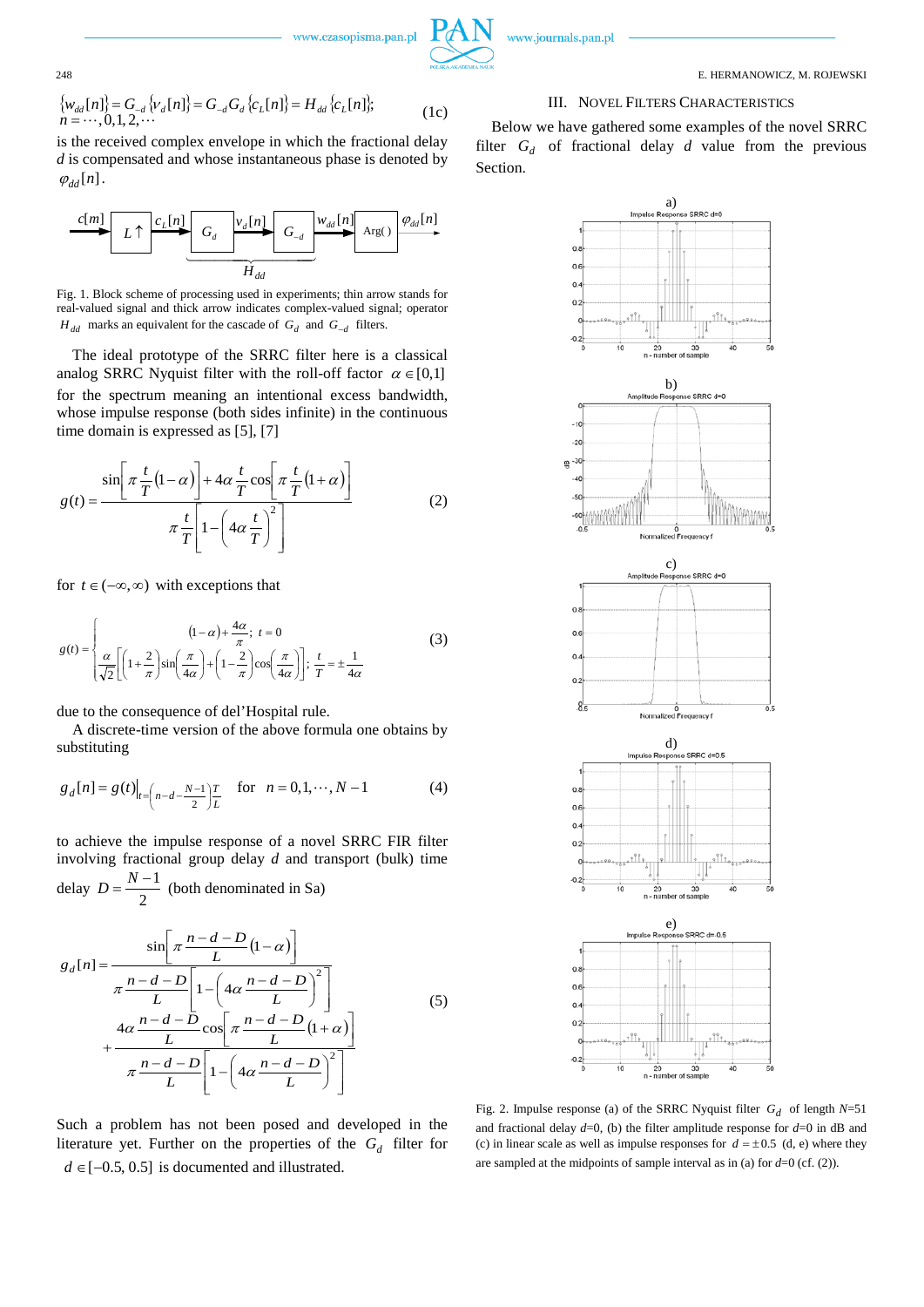

SQUARE ROOT RAISED COSINE FRACTIONALLY DELAYING NYQUIST FILTER – DESIGN AND PERFORMANCE EVALUATION 249

The symbol interval in our examples equals 5 Sa, hence the interpolation factor in the scheme in Fig. 1 is  $L = 5$  and typical roll-off factor  $\alpha = 0.3$ . Length of this filter is generally set to be odd [5], [6], [7], [8] as given by formula  $N = 2\lambda L + 1$  (6)

where  $\lambda$  stands for the number of zero-crossings in the impulse response (5) tails before an after the maximal magnitude coefficient appearing for  $n = (N-1)/2 = D$ . In our experiments here we use  $\lambda = 5$ , thus  $N = 51$  and  $D = 25$ .



Fig. 3. Amplitude response of the SRRC filter of  $d = \pm 0.5$  in dB (a) and in linear scale (b), and in the linear scale zoomed (c), and group delay responses in passband (d) between  $d=0$  and  $d=+0.5$  as well as between  $d=0$  and  $d = -0.5$ .

The impulse responses of the SRRC filter for  $d = 0$  and for  $d = \pm 0.5$ , and amplitude response  $\left| G_d (e^{j\omega}) \right|_{\omega = 2\pi}$  $(e^{j\omega})\Big|_{\omega=2\pi f}$  for  $d=0$ are depicted in Fig. 2.

In Fig. 3a, b, c we have presented the amplitude response of the SRRC filter with  $d = \pm 0.5$ . This is very similar to that in Fig. 2 for *d*=0.



Fig. 4. Impulse response and amplitude response of the filter  $H_{dd}$  (see Fig. 1) for the shaping SRRC filter of  $d = \pm 0.5$  in transmitter cascaded with the matched SRRC filter in the receiver of  $d = 0.5$  named SRRC-SRRC Cascade; the  $H_{dd}$  filter length is  $2N - 1 = 101$  and its group delay response is flat and equal  $N - 1 = 50$ .

The term "fractional delay" mentioned in the paper title denotes the fractional part of group delay response  $\tau_d(\omega)$  of the filter  $G_d$  defined as

$$
\tau_d(\omega) = -\frac{d[\arg G_d(e^{j\omega})]}{d\omega} = -\frac{dG_d(e^{j\omega})/d\omega}{G_d(e^{j\omega})}
$$
(7)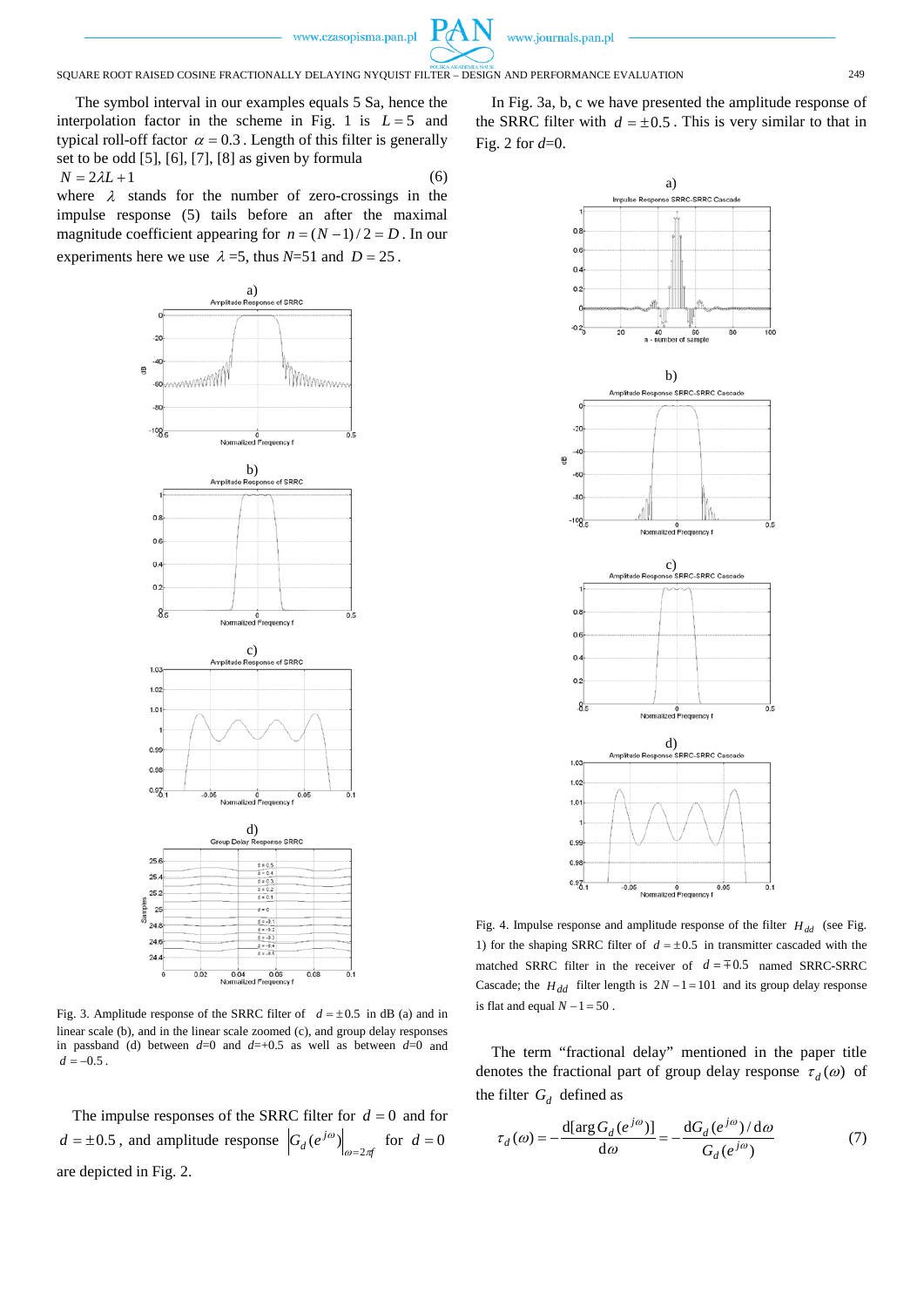and measured in Sa. This way defined group delay responses of SRRC filters discussed here are collected in Fig. 3d. The "arg" in (7) stands for the unwrapped argument of a complex function.

From the group delay responses in Fig. 3d we can see that they are slightly rippled and symmetric (here shown in pass band) around bulk delay  $D = 25$  where  $d=0$ .

Now, let us focus on  $H_{dd}$  filter replacing in Fig. 1 the cascade of two (shaping and matched) SRRC filters of the same magnitude but with opposite value of parameter *d*; formally

$$
H_{dd} = G_{-d} G_d = G_d G_{-d} \tag{8}
$$

Hence amplitude response of the cascade equivalent filter is

$$
\left|H_{dd}(e^{j\omega})\right| = \left|G_d(e^{j\omega})\right|^2 = \left|G_{-d}(e^{j\omega})\right|^2\tag{9}
$$

For exemplary  $N=51$  one obtains the  $H_{dd}$  symmetric FIR filter of length  $2N - 1 = 101$  (see Fig. 4a) whose group delay response is flat and equal exactly  $2D = N - 1 = 50$ . It means that the fractional delay *d* was compensated by the cascade of filters with an opposite sign of *d*. The amplitude response of the  $H_{dd}$  filter is presented in Fig. 4b, c and d, in logaritmic (dB) scale and in linear scale. The amplitude response of this filter is similar to that of respective SRRC amplitude response from Fig. 3. Comparing the figures we can see in Fig. 4 two times greater ripples in passband and two times smaller ripples in stopband than in Fig. 3. This observation could be read out from the relation (9). But such visual inspection of the above characteristics does not allow to evaluate how much the residual ISI of the  $G_{-d}G_d$  cascade is left in received complex envelope  $w_{dd}[n]$ .

### IV. EYE DIAGRAMS

An estimation at the first glance of the residual ISI can be obtained from classical eye diagrams of the complex envelope  $w_{dd}[n]$  Cartesian components.

In Fig. 5 we have shown the eye diagrams [5] of in-phase component (real part) of received complex envelope  $W_{dd}[n]$ for the scenario depicted in Fig.  $1 - i.e.$  obtained as a result of filtering described by (1c) whose equivalent amplitude response is shown in Fig. 4. We can see in Fig. 5 that in the zoomed residual ISI eye-diagram amplitude jitter [5] is approximately 5 % of its true value in maximal vertical eye opening instant.





www.journals.pan.pl

Fig. 5. Eye-diagram (a) of complex envelope  $w_{dd}[n]$  as a response of cascaded transmitter SRRC filter of  $d = \pm 0.5$  and matched SRRC fiter  $d = 0.5$  in the receiver; excited by symbol train (1a); both SRRC filters are of length  $N = 51$ ; below is maximal vertical opening instant (b) and (c) zoomed from the part (a) of the same figure.

For comparison the eye diagrams at the output of the shaping SRRC filter (denoted by  $G_d$  in Fig. 1) excited by (1) are presented in Fig. 6 for  $d = 0$  (a),  $d = 0.5$  (b) and  $d = -0.5$ (c).



Fig. 6. Eye diagrams at the output of the shaping SRRC (denoted by  $G_d$  in Fig. 1) of length  $N = 51$  excited by (1a); (a)  $d = 0$ , (b)  $d = 0.5$  and (c)  $d = -0.5$ .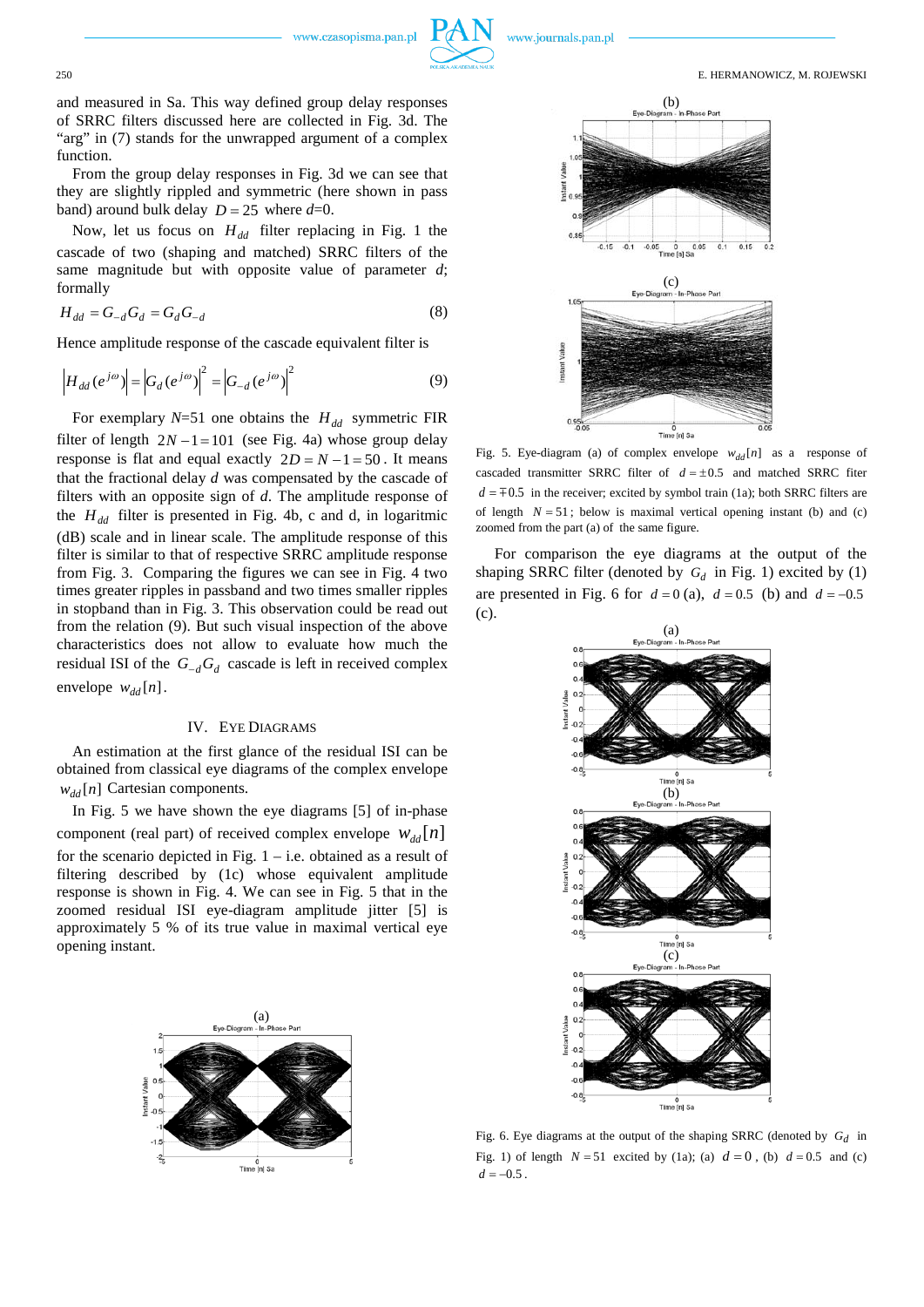

From the above three eye-diagrams shown in Fig. 6 the fractional delaying effect of  $G_d$  filter is evident and also in Fig. 6 the eye-diagram blurring in maximum opening instant can be estimated as many times greater than after matched filter  $G_{-d}$  in Fig. 5a.

## V. ISI EVALUATION MEASURE

The quantitative ISI measure involved by 1/L-band filter, approaching the Nyquist RC filter, can be derived estimating how much (in what degree) the impulse response *h*[*n*] of this filter does not fulfill the Nyquist condition [13], [14]. For such a FIR filter of length *N* odd and nearly symmetric (i.e. of the coefficient having maximal magnitude for  $n = (N-1)/2$  and of the same number  $\lambda$  of zero-crossings in each of its tails) this Nyquist condition can be written as follows

$$
h[n] = \begin{cases} 1, & n = (N-1)/2 \\ 0, & n = (N-1)/2 \pm kL, & k = 1, 2, \dots, \lambda \\ \text{arbitrary for } n \neq (N-1)/2 \pm kL \end{cases} (10)
$$

Hence, in this Section we give a new quantitative insight into ISI evaluation measure. More generally let *h*[*n*],  $n = 0, 1, \dots N - 1$  be the impulse response of FIR interpolation filter (or decimation filter, Nyquist RC filter, SRRC filter, a cascade of two SRRC filters, …) of 1/*L* bandwidth and of odd length *N* (6) with  $L = 2, 3, 4, \cdots$  and  $\lambda = 2, 3, 4, \cdots$ . The measure of ISI relative quantity introduced by the filter we define by the formula

$$
I = \sum_{k=1}^{\lambda} \frac{\left\{ h \left[ \frac{N-1}{2} + kL \right] + h \left[ \frac{N-1}{2} - kL \right] \right\}}{h \left[ \frac{N-1}{2} \right]}
$$
(11)

This measure is valid for a particular input having the form of unipolar equivalued symbol train. The value *I* in (11) is a small number, whose modulus can be expressed in percent *I* %. However, it is more adequate to use root mean square measure of ISI quantity

$$
I_{\text{rms}} = \frac{\left(\sum_{k=1}^{2} \left\{ \left| h \left[ \frac{N-1}{2} + kL \right] \right|^2 + \left| h \left[ \frac{N-1}{2} - kL \right] \right|^2 \right\} \right)^{\frac{1}{2}}}{\left| h \left[ \frac{N-1}{2} \right] \right|} \tag{12}
$$

The  $I_{\text{rms}}$  is a measure which is consistent with eye-diagram blurring discussed in previous Section. In Table I we can see about 10 (and more) times compression of  $I_{\text{rms}}$  for the cascade SRRC in  $H_{dd}$  ( $G_d$  and  $G_{-d}$  in Fig. 1) relative to *G<sub>d</sub>* or *G*<sub>−*d*</sub> inspected solely. This compression ratio remains in agreement with how much the eye-diagram in Fig. 5 is concentrated by the matched filter.

TABLE I Table I. ROOT MEAN SQUARE (RMS) ISI MEASURES FOR SRRC AND FOR THE

CASCADE OF TRANSMISSION  $G_d$  (SHAPED) AND RECEIVER  $G_{-d}$ (MATCHED) SRRC FILTERS OF FRACTIONAL DELAY D

| d         | rms<br>for SRRC in % | rms<br>for SRRC-SRRC Cascade in % |  |
|-----------|----------------------|-----------------------------------|--|
|           | 13.12                | 1.36                              |  |
| ± 0.1     | 13.25                | 1.36                              |  |
| $\pm 0.2$ | 13.66                | 1.36                              |  |
| ± 0.3     | 14.33                | 1.35                              |  |
| ± 0.4     | 15.26                | 1.33                              |  |
| ± 0.5     | 16.43                | 1.32                              |  |

Another expression for ISI measure, this time an energetic measure  $I_e$ , is given by

$$
I_e = \frac{\sum_{k=1}^{2} \left\{ \left| h \left[ \frac{N-1}{2} + kL \right]^{2} + \left| h \left[ \frac{N-1}{2} - kL \right]^{2} \right| \right\}}{\left| h \left[ \frac{N-1}{2} \right] \right|^{2}} = I_{\text{rms}}^{2}
$$
(13)

Both this measures (12) and (13) can be expressed in percent or on logarithmic scale. Moreover, reciprocal of these measures have to be treated as SNR i.e. ratio of the symbol energy to energy of noise "produced" by intentional or residual ISI.

TABLE I ENERGETIC ISI MEASURES FOR SRRC AND FOR THE CASCADE OF TRANSMISSION *Gd* (SHAPED) AND RECEIVER *G*<sup>−</sup>*<sup>d</sup>* (MATCHED) SRRC

| <b>KANSMISSION</b> $\bigcup_{d}$ (SHALED) AND RECEIVER $\bigcup_{d}$ (MATCHED) SKINC |  |
|--------------------------------------------------------------------------------------|--|
| FILTERS OF FRACTIONAL DELAY D                                                        |  |

|       | $\boldsymbol{\rho}$<br>for SRRC in % | for SRRC -SRRC Cascade in % |
|-------|--------------------------------------|-----------------------------|
|       | 1.72                                 | $1.86 \cdot 10^{-2}$        |
| ± 0.1 | 1.76                                 | $1.855 \cdot 10^{-2}$       |
| ± 0.2 | 1.87                                 | $1.839 \cdot 10^{-2}$       |
| ± 0.3 | 2.05                                 | $1.814 \cdot 10^{-2}$       |
| ± 0.4 | 2.33                                 | $1.779 \cdot 10^{-2}$       |
| ± 0.5 | 2.7                                  | $1.7354 \cdot 10^{-2}$      |

In Table II we can see about 100 (and more) times compression of  $I_e$  for the cascade SRRC in  $H_{dd}$  ( $G_d$  and  $G_{-d}$  in Fig. 1) relative to  $G_d$  or  $G_{-d}$  inspected solely. This number represents processing gain of receiver due to an application of the matched filter *G*−*<sup>d</sup>* used in Fig. 1. This justifies the sense and usefulness of ISI measures proposed in this contribution.

#### VI. CONCLUSIONS

The subject of investigations described in this paper was introduced in [12], [8] as a special (here Nyquist) discretetime filter of fractional group delay [6]. The concept of enrichment the Nyquist RC filter, formerly explained in [12],